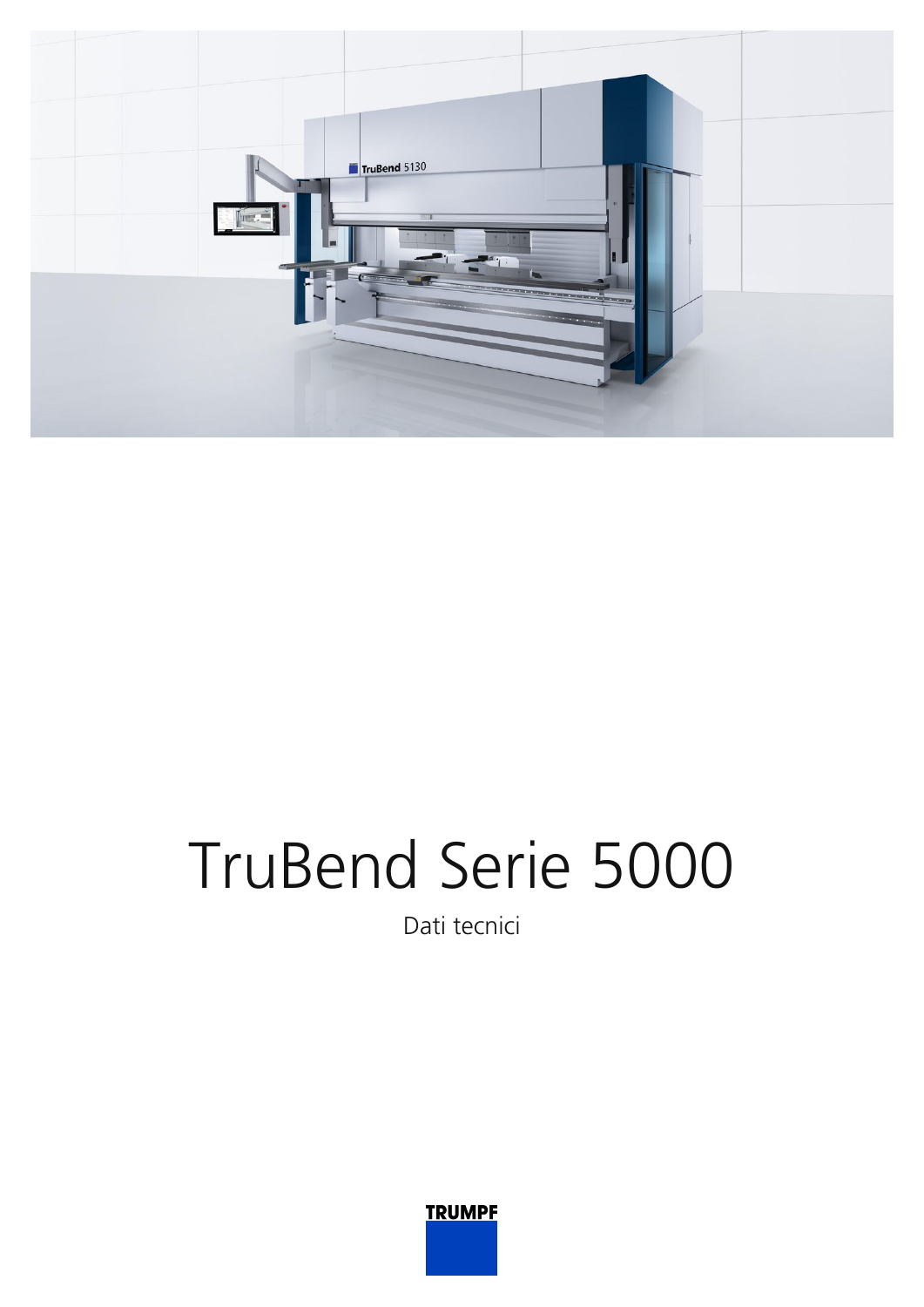|                                                                   | TruBend 5085       | <b>TruBend 5085 (S)</b>      | <b>TruBend 5130</b> |
|-------------------------------------------------------------------|--------------------|------------------------------|---------------------|
| <b>FORZA DI PRESSIONE</b>                                         | 850 kN             | 850 kN                       | 1300 kN             |
| <b>LUNGHEZZA DI PIEGATURA</b>                                     | 2210 mm            | 2720 mm                      | 3230 mm             |
| <b>PASSAGGIO LIBERO DEL</b><br><b>MONTANTE</b>                    | 1750 mm            | 2260 mm                      | 2690 mm             |
| <b>APERTURA UTILE</b>                                             | 385 mm             | 615 mm                       | 385 mm              |
| <b>APERTURA UTILE PER VERSIONE</b><br><b>INGRANDITA (OPZIONE)</b> | 615 mm             | $\overline{a}$               | 615 mm              |
| <b>SBRACCIO</b>                                                   | 420 mm             | 420 mm                       | 420 mm              |
| <b>INTERFACCIA UTENTE</b>                                         | Touchpoint TruBend | Controllo Touchpoint TruBend | Touchpoint TruBend  |
| VELOCITÀ MAX ASSE Y FASE DI<br><b>LAVORO (OPZIONE)</b>            | $25$ mm/s          | $25$ mm/s                    | $25$ mm/s           |
| <b>DIMENSIONI, PESI</b>                                           |                    |                              |                     |
| LUNGHEZZA                                                         | 3020 mm            | 3530 mm                      | 3980 mm             |
| LARGHEZZA                                                         | 1800 mm            | 1800 mm                      | 1900 mm             |
| ALTEZZA                                                           | 2840 mm            | 2840 mm                      | 2840 mm             |
| PESO                                                              | 8300 kg            | 9100 kg                      | 11800 kg            |

|                                                                   | <b>TruBend 5170</b> | <b>TruBend 5170 (S)</b>      | TruBend 5230       |
|-------------------------------------------------------------------|---------------------|------------------------------|--------------------|
| <b>FORZA DI PRESSIONE</b>                                         | 1700 kN             | 1700 kN                      | 2300 kN            |
| <b>LUNGHEZZA DI PIEGATURA</b>                                     | 3230 mm             | 4250 mm                      | 3230 mm            |
| <b>PASSAGGIO LIBERO DEL</b><br><b>MONTANTE</b>                    | 2690 mm             | 3680 mm                      | 2690 mm            |
| <b>APERTURA UTILE</b>                                             | 615 mm              | 615 mm                       | 615 mm             |
| <b>APERTURA UTILE PER VERSIONE</b><br><b>INGRANDITA (OPZIONE)</b> |                     |                              |                    |
| <b>SBRACCIO</b>                                                   | 420 mm              | 420 mm                       | 420 mm             |
| <b>INTERFACCIA UTENTE</b>                                         | Touchpoint TruBend  | Controllo Touchpoint TruBend | Touchpoint TruBend |
| VELOCITÀ MAX ASSE Y FASE DI<br><b>LAVORO (OPZIONE)</b>            | $25$ mm/s           | $25$ mm/s                    | $25$ mm/s          |
| <b>DIMENSIONI, PESI</b>                                           |                     |                              |                    |
| <b>LUNGHEZZA</b>                                                  | 3980 mm             | 4970 mm                      | 4150 mm            |
| LARGHEZZA                                                         | 1900 mm             | 1900 mm                      | 2055 mm            |
| ALTEZZA                                                           | 3000 mm             | 3000 mm                      | 3000 mm            |
| PESO                                                              | 14150 kg            | 17850 kg                     | 17200 kg           |
|                                                                   |                     |                              |                    |

Con riserva di modifiche. I dettagli della nostra offerta e della conferma d'ordine sono vincolanti.